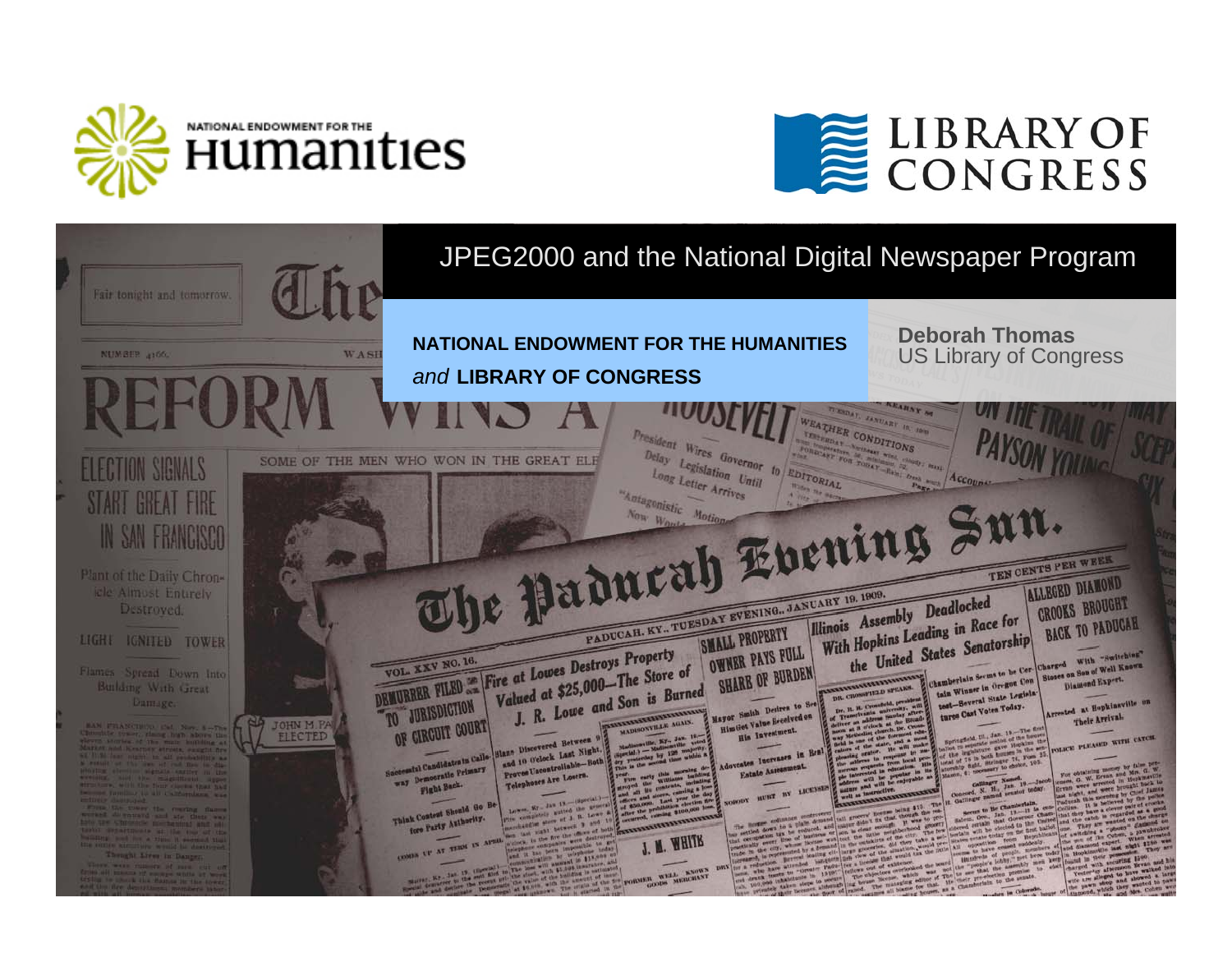# **The National Digital Newspaper Program**

### GOALS:

- ٠ To enhance access to historic American newspapers
- п To develop best practices for the digitization of historic newspapers



- п To apply emerging technologies to the products of USNP (United States Newspaper Program, 1984-2010)
	- 140,000 titles cataloged,
	- 900,000 holding records created,
	- more than 75 million pages filmed



## LIBRARY OF CONGRESS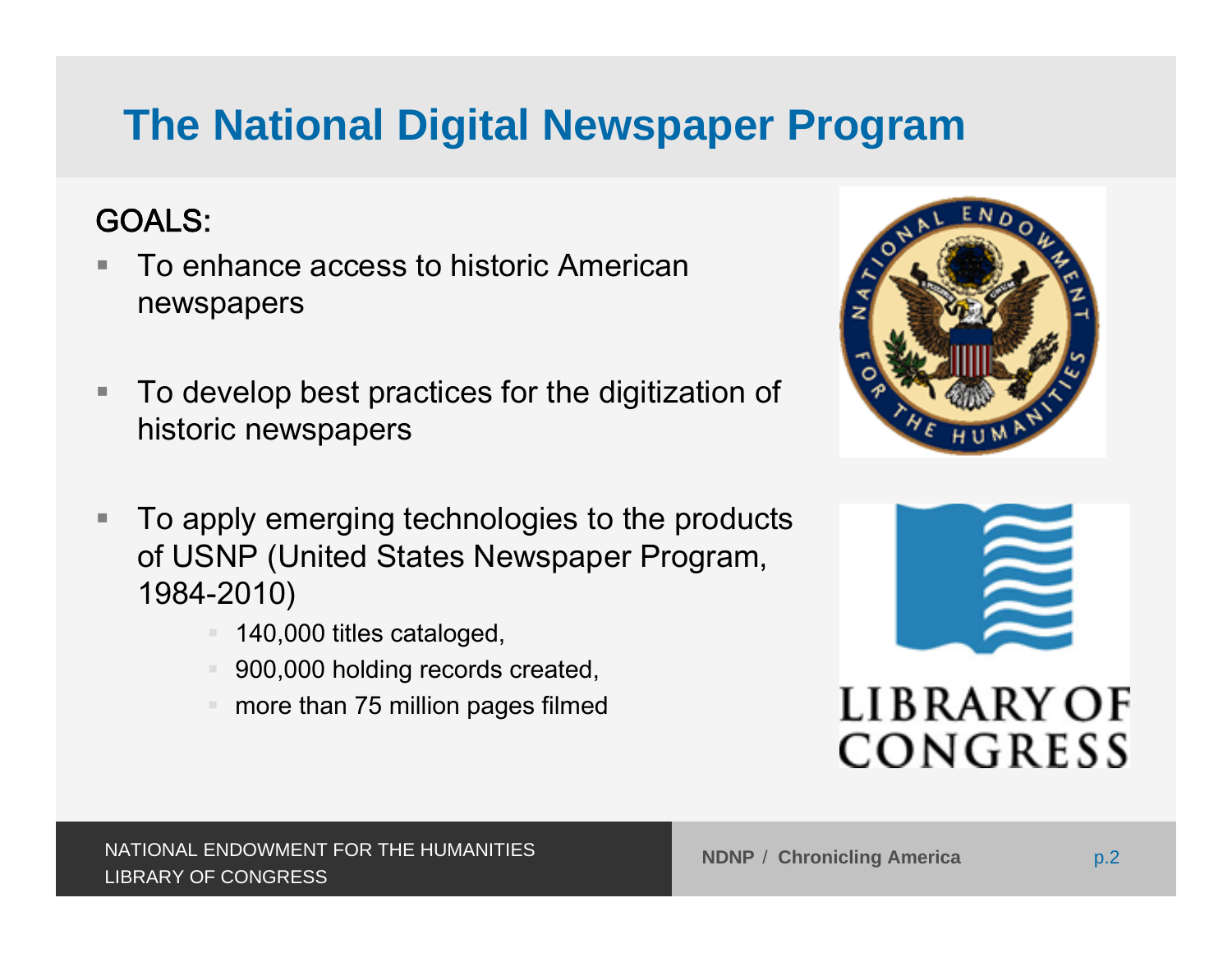# **The National Digital Newspaper Program**



h.



- NEH grants 2-year awards (up to \$400k) to state projects, to select and digitize historic newspapers for full-text access (100,000 pages per award).
- $\Box$ LC creates and *hosts Chronicling America Web site* to provide freely accessible search and discovery for digitized papers and descriptive newspaper records.



in. State projects repurpose NDNP contributions for local purposes, as desired.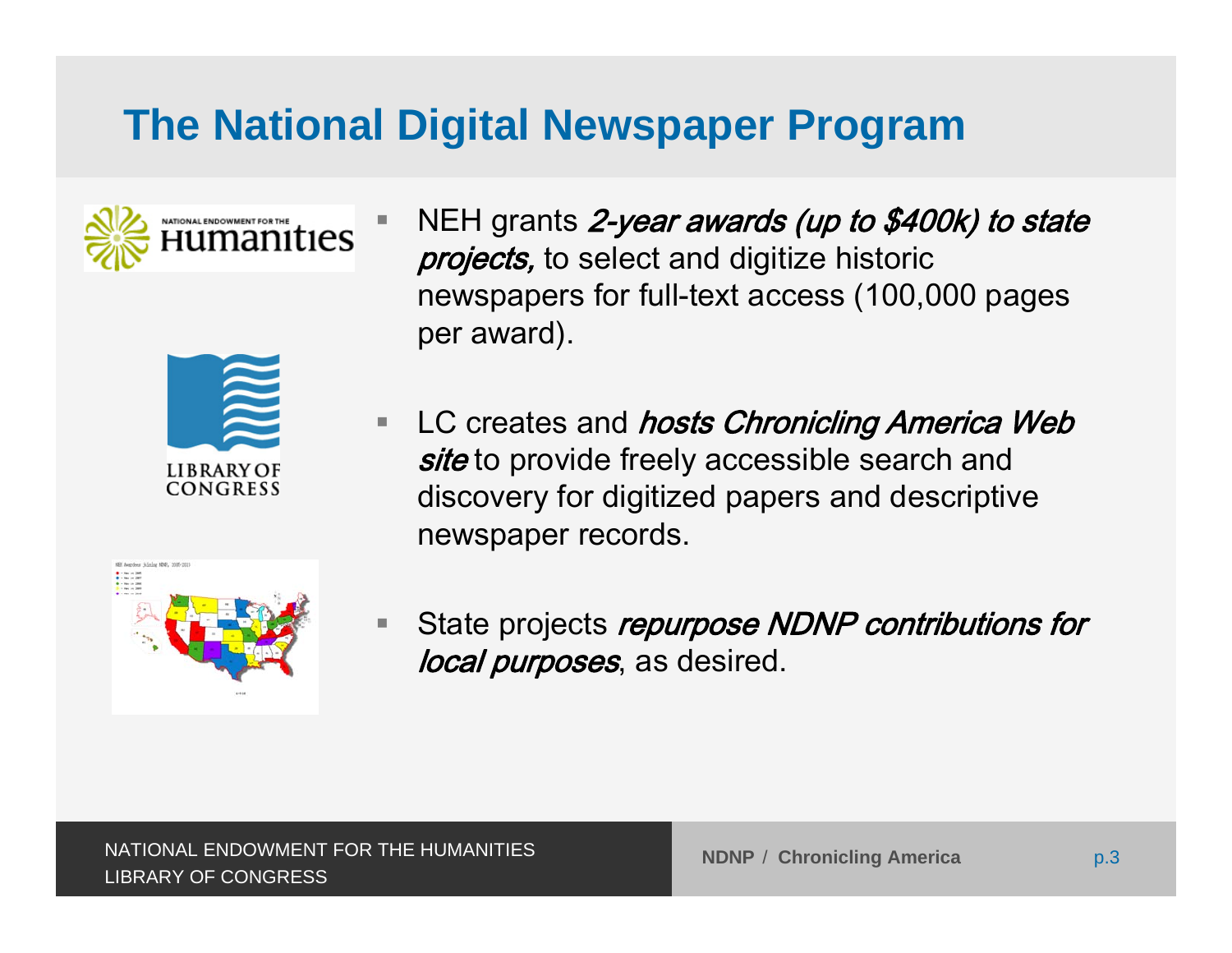#### **PARTNERS: 24 institutions | >4 million pages by 2012 | 1836-1922**



#### / **Chronicling America** p.4 NATIONAL ENDOWMENT FOR THE HUMANITIES LIBRARY OF CONGRESS

**NDNP** / Chronicling America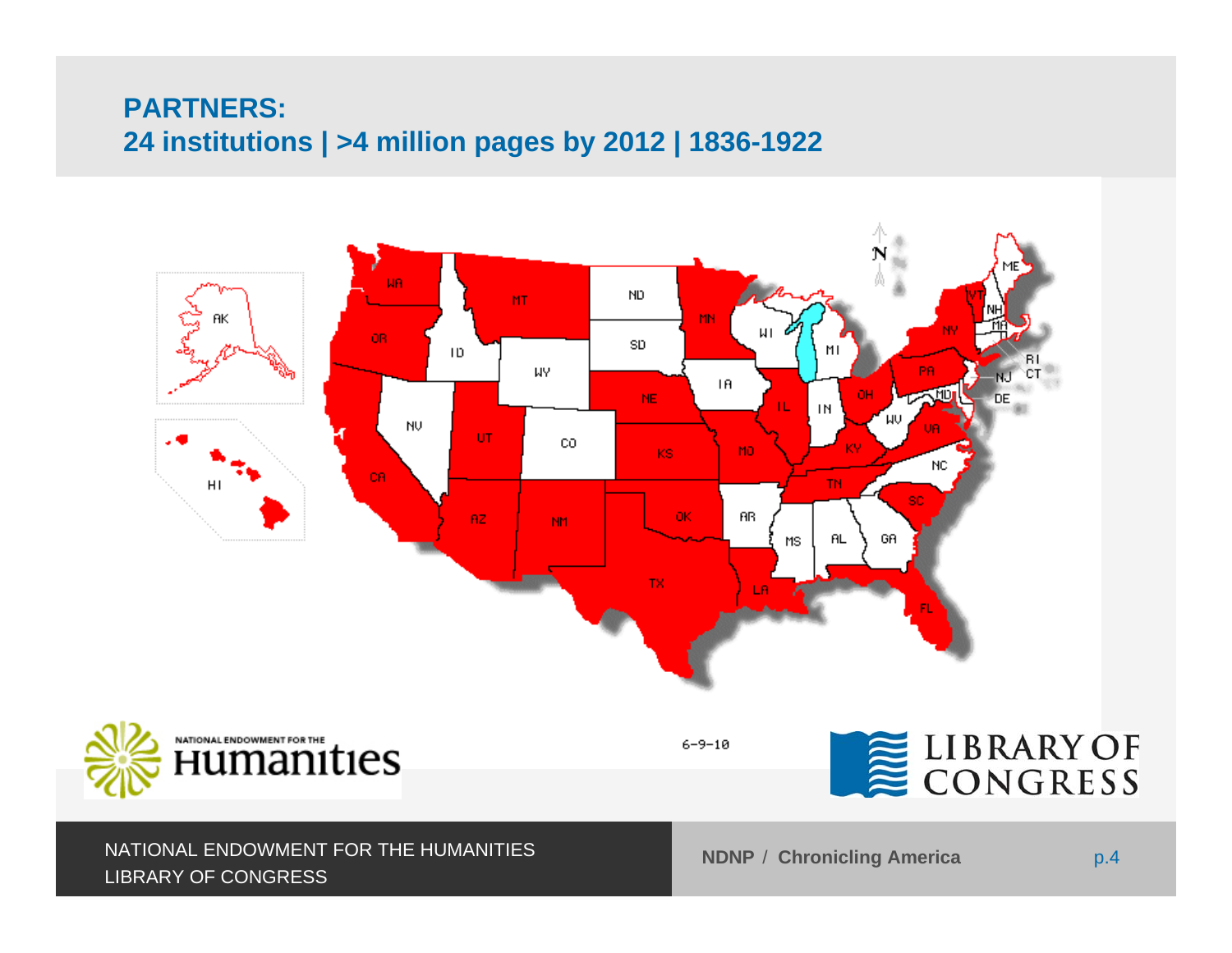## **Chronicling America: Historic American Newspapers**

- u. >3.7 million pages
- ٠ 1859-1922
- ш >500 titles from 22 states and DC
- ٠ <http://chroniclingamerica.loc.gov/>
- ۰. Awards 2005-2010
	- *2005 awards -* CA, FL, KY, NY, UT, VA (1900-1910)
	- *2007 awards* CA, KY, MN, NE, NY, TX, UT, VA (1880-1910)
	- *2008 awards* AZ, HI, MO, OH, PA, WA (1880-1922)
	- <u>◎ *2009 awards* IL, KS, LA, MT, OK, OR, SC (1860-1922</u>)
	- <u>◎ *2010 awards* AZ,</u> HI, MO, NM, OH, PA, TN, VT, WA (1836-1922)
	- and onward! (next awards announced July 2011)

#### П Coming Soon:

- Content from states added in 2010 (New Mexico, Tennessee, Vermont)
- ш Newspapers from 1836-1859

| Advanced Search<br><b>Search Pages</b>                                                         | Browse Digitized Newspapers.                          | the Library of Congress as part of the National Digital Newspaper Program (NDNP).<br>US Newspaper Directory, 1690-Present. |                                            |
|------------------------------------------------------------------------------------------------|-------------------------------------------------------|----------------------------------------------------------------------------------------------------------------------------|--------------------------------------------|
| All states<br>킈<br>CHRONICLING AMERICA                                                         | All newspapers<br><b>Historic American Newspapers</b> | • Gin 1960 3 10 1922 3                                                                                                     | $\infty$                                   |
| Baltussan Gatette, Am-Serk approva-<br>WALN' ROOSEVELT VINS THINK                              |                                                       |                                                                                                                            | <b>巴Print</b> BSubscribe BShare/Save       |
| <b>DAVA Dup</b><br><b>TOOLOGIA SECTION ANDERS BELLES</b><br><b>o</b> About Chronicling America |                                                       | 100 Years Ago Today: February 12, 1911   Pages currently available: 3,317,936                                              |                                            |
| O About the Site and API<br><b>O</b> Recommended Topics<br>o Help                              | <b>UNIVERSITY MISSOURIAN</b>                          | THE WASHINGTON BERALD -<br><b>WAS LIGHT TO BE</b><br>225<br><b>NAMES</b><br><b>PERMIT</b>                                  | Bembelen: 1 Auflage.<br><b>CALL</b>        |
| <b>More Resources</b><br>> The Serial & Government<br><b>Publications Division</b>             |                                                       | MELBURY WILLET<br><b><i>CRAN</i></b>                                                                                       |                                            |
| > Ask LC Newspaper & Current<br>Periodicals Librarian                                          | 圖                                                     | nas<br>to 20                                                                                                               | Э                                          |
| (part of the LC Flickr Commons<br>photostream)                                                 | эo                                                    | uman.<br>49.999.<br>111831<br><b>STATE</b>                                                                                 | <b>YMSP</b><br><b>SAWP</b>                 |
|                                                                                                | University Missourian. (6)<br>Columbia, Mo.           | The Washington herald.<br>(42)                                                                                             | Tombstone epitaph. (4)<br>Tombstone, Ariz. |
| > Historic Newspapers on Flickrof                                                              |                                                       |                                                                                                                            |                                            |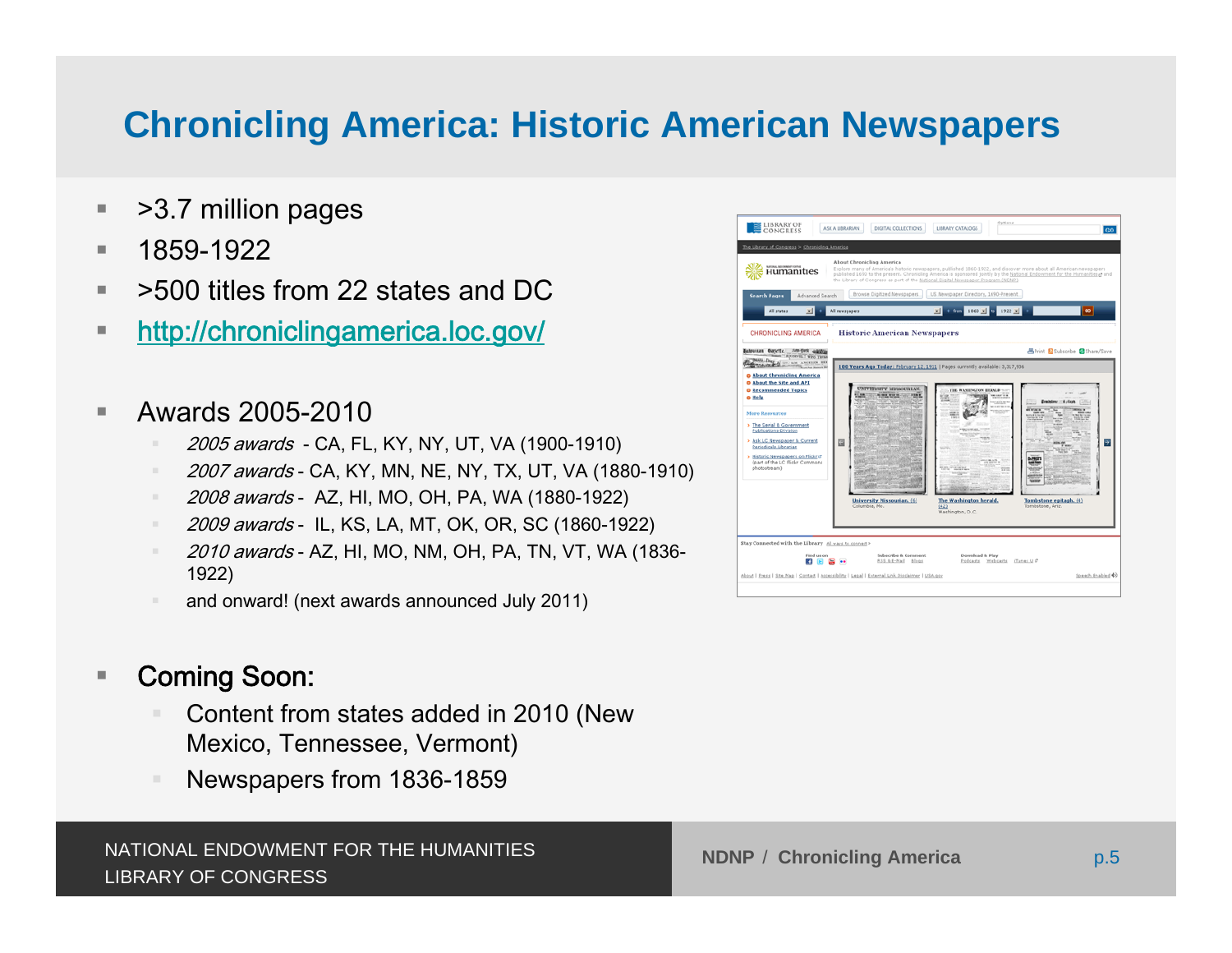## **Beyond NDNP**

- ٠ Data specifications in use beyond NDNP
	- NDNP Guidelines <http://www.loc.gov/ndnp/guidelines/>
	- Federal Agencies Digitization Guidelines Initiatives <http://www.digitizationguidelines.gov/>
	- National Libraries METS/ALTO used in
		- UK, France, Australia, New Zealand, Austria, Norway, Slovenia, Slovak Republic …
- h. Open-Source Software Development –
	- LC Newspaper Viewer, available on Sourceforge.net <http://sourceforge.net/projects/loc-ndnp/>
	- LC Newspaper Viewer in Action
		- e.g., Oregon Historical Newspapers <http://oregonnews.uoregon.edu/>
		- Other awardees and interested parties working on software development collaboration through SourceForge



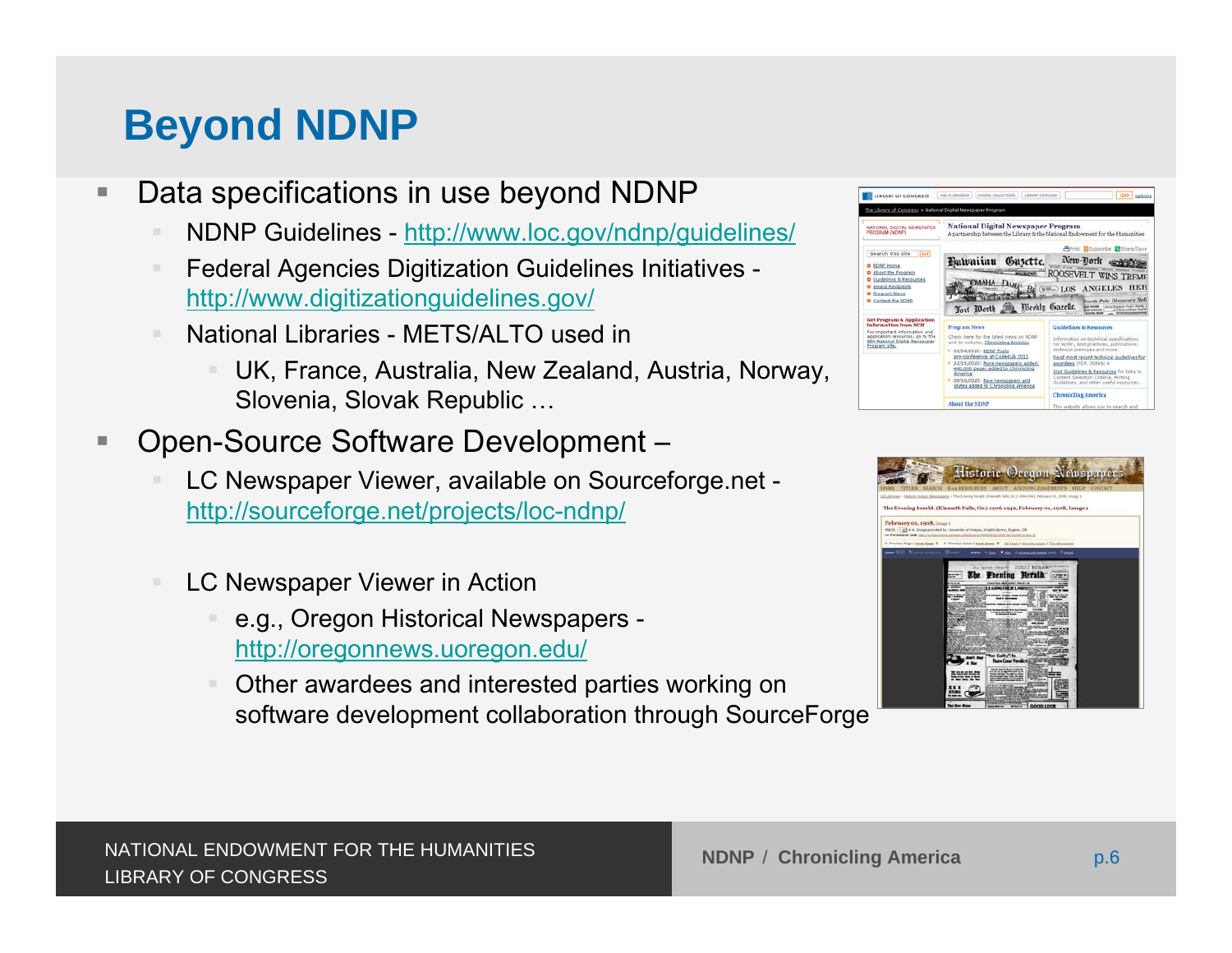### **Working with Historic Newspapers – Image Characteristics**

- $\blacksquare$ Scanned from microfilm 2n negatives
- **The State** Large format, little tiny type/varying type quality
- Г Changes in print technology over time – type, illustrations
- h. Varying quality: print (paper) and film (lighting, focus, process)
- п Damage (acid paper, exposure, handling, etc.)
- ٠ Color space is grayscale rather than truly "high contrast" (bitonal)



 / **Chronicling America** p.7 NATIONAL ENDOWMENT FOR THE HUMANITIES LIBRARY OF CONGRESS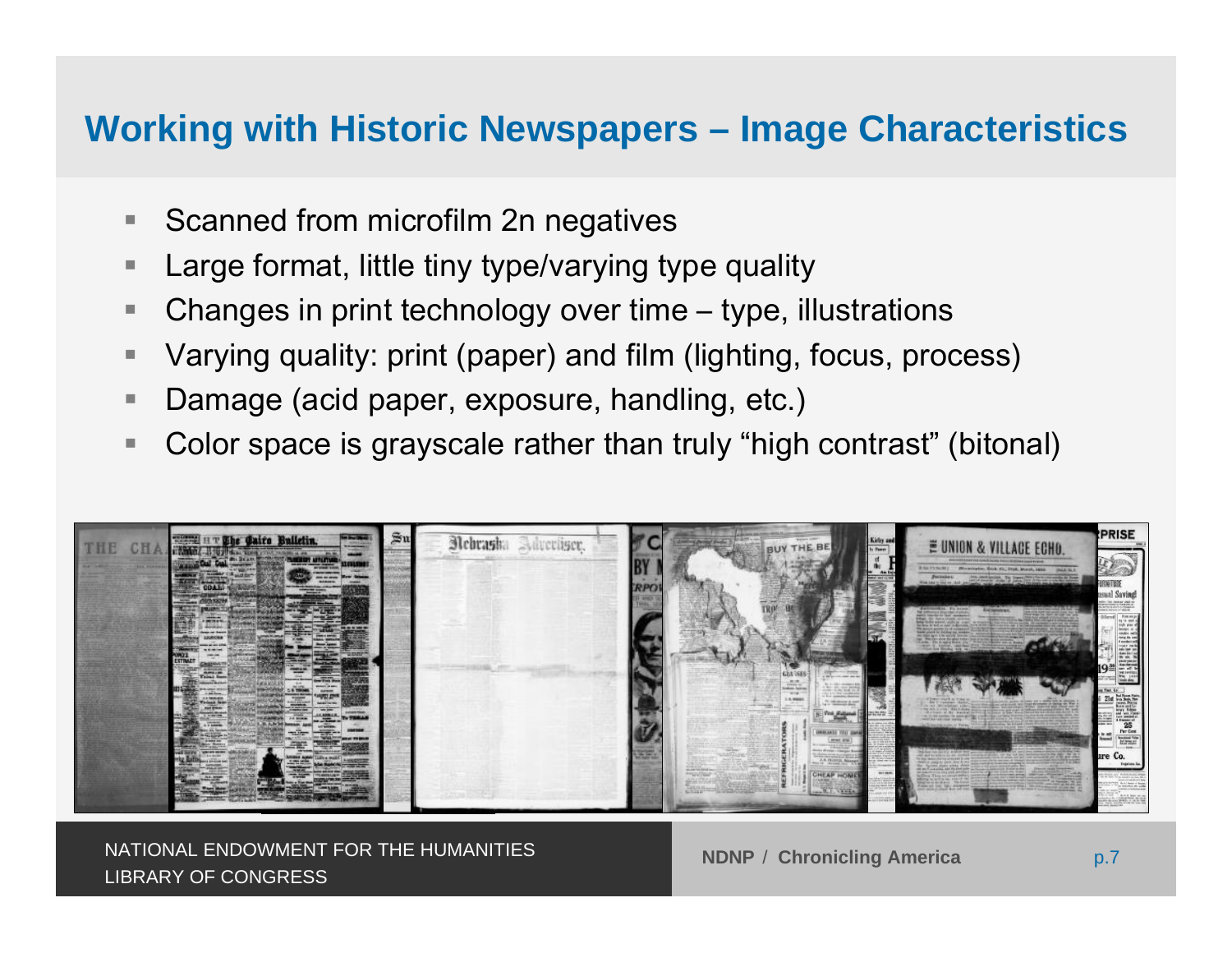## **NDNP Data Specifications**

- $\Box$  Should be as simple as is practical, producible with current technology
- in. Data to be created by multiple producers/vendors, and be aggregated into LC infrastructure
- $\overline{\phantom{a}}$ Support desired research functions of the system
- $\overline{\phantom{a}}$ Support enduring access

### DIGITAL OBJECT - Issue

- $\Box$ Archival Image: TIFF
- ш Production Image: JPEG 2000
- $\mathbb{R}^n$ Printable Image: PDF
- $\blacksquare$  . ALTO XML for OCR
- $\blacksquare$ METS with MODS/PREMIS/MIX metadata objects (issue/reel)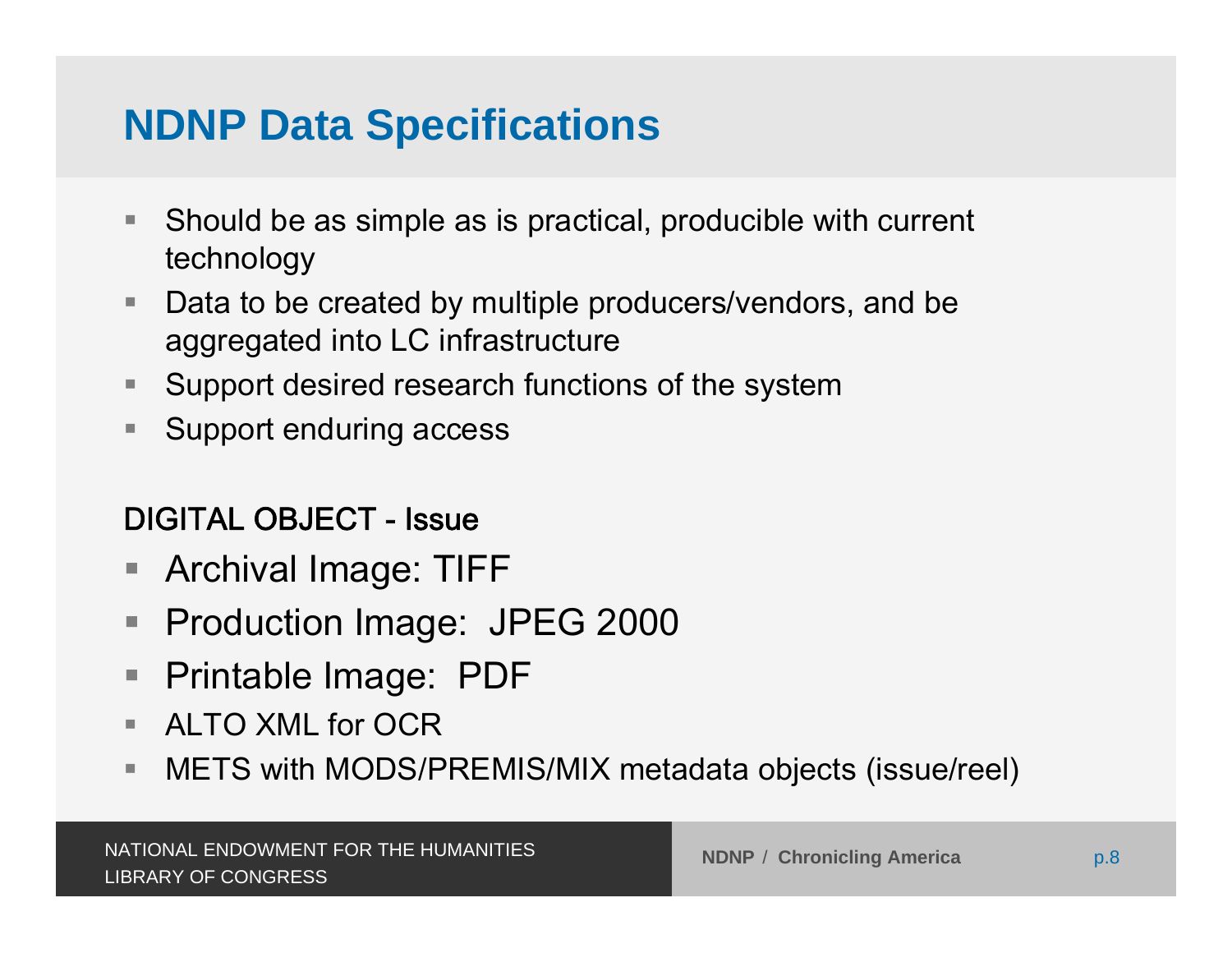## **JPEG2000 in NDNP**

- $\mathcal{L}_{\mathcal{A}}$  Specification derived from ["JPEG 2000 Profile for the National](http://www.loc.gov/ndnp/guidelines/docs/NDNP_JP2HistNewsProfile.pdf)  Digital Newspaper Program" Report, April 2006 (Prepared by: [Robert Buckley and Roger Sam\)](http://www.loc.gov/ndnp/guidelines/docs/NDNP_JP2HistNewsProfile.pdf)
- $\mathbb{R}^n$ Conforms with JPEG 2000, Part 1 (.jp2)
- $\mathcal{L}_{\mathcal{A}}$ Use 9-7 irreversible (lossy) filter
- L. Compressed to 1/8 of the TIFF or 1 bit/pixel
- ٠ Tiling, but no precincts
- $\blacksquare$ Identifying RDF/Dublin Core metadata in XML box
- ш See NDNP JPEG2000 v2.7 profile <http://www.loc.gov/ndnp/guidelines/archive/JPEG2kSpecs09.pdf>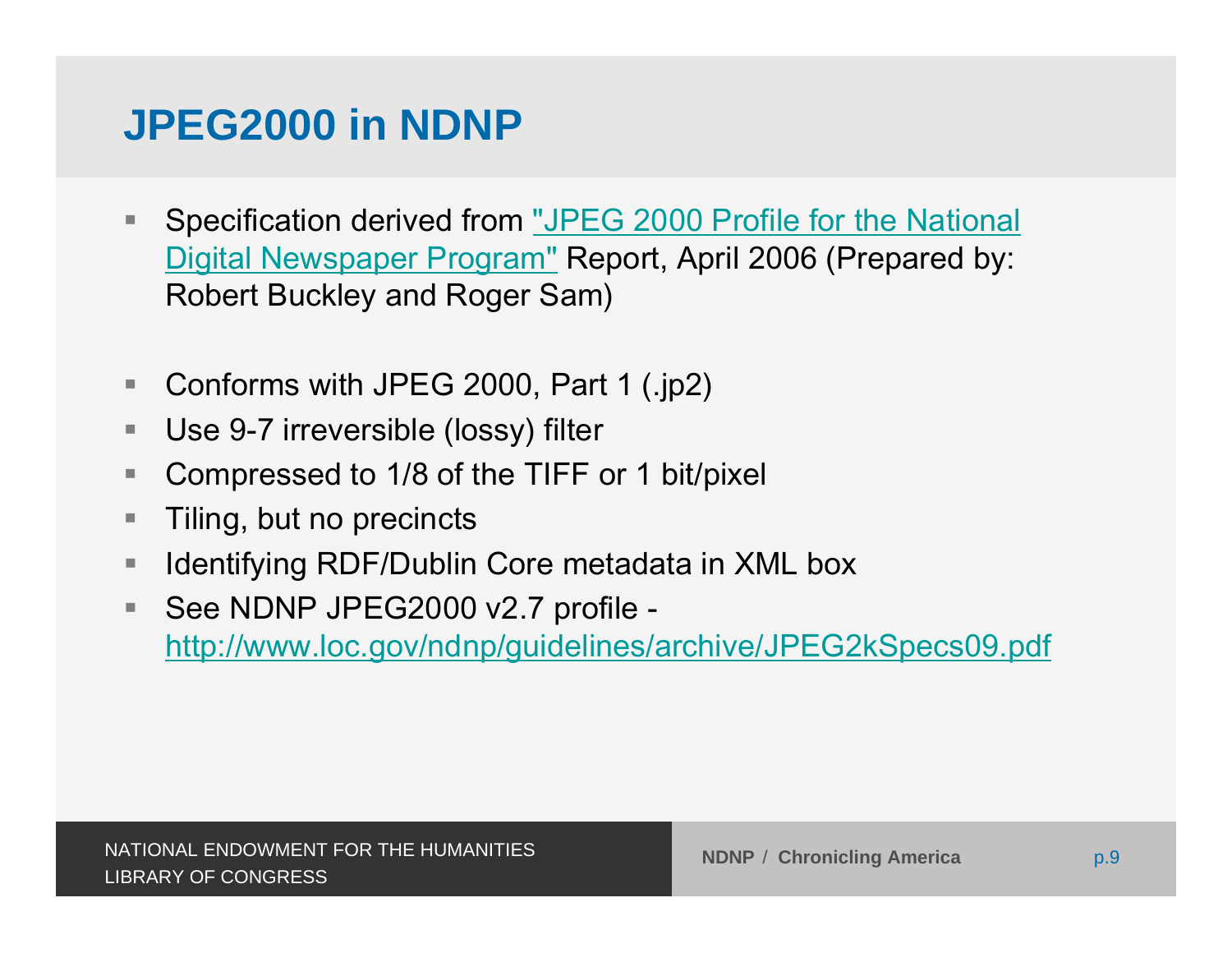## **Benefits and Challenges of working with JPEG2000**

#### $\mathbb{R}^n$ **BENEFITS**

- $\mathbf{u}$ Format is free to use
- $\blacksquare$ Efficient compression (limited)
- $\blacksquare$ Data transfer efficiency for access
- $\mathbb{R}^n$ Supports tiling and efficient transformation supporting pan/zoom Web functions
- $\blacksquare$ Used for production, reduces amount of storage needed on access servers

#### m. **CHALLENGES**

- Complex format, little forgiveness
- Complex specification, not available to the public
- $\blacksquare$ Patent encumbered specification
- $\blacksquare$ Commercial tool support – expensive and inconsistent
- $\blacksquare$ Open-source tool support – limited in both conformance and performance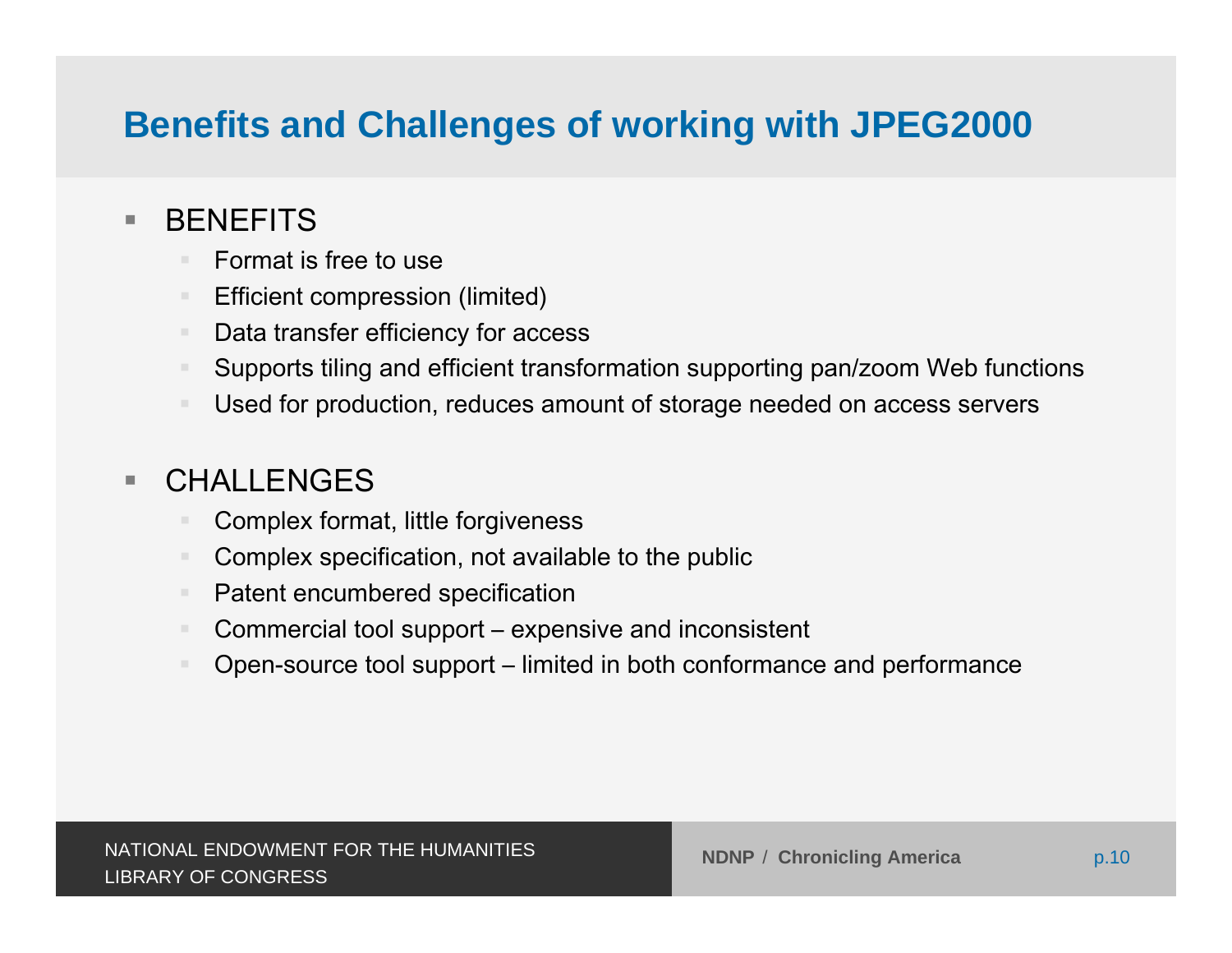## **Uses and Alternatives**

- $\blacksquare$  How JPEG2000 are used in NDNP:
	- Used in "production" role: used to export JPEG files to Web browser, supports "pan/zoom" behavior; available for download (compact file size)
	- $\mathbb{R}^n$ Aware Imaging Library from Python (wrote code)
- $\overline{\phantom{a}}$  Alternatives in use by NDNP Awardees:
	- Direct delivery of JPEG (browser native)
	- $\blacksquare$ Pre-tiled single file in any format (PNG, JPEG, GIF)
	- $\blacksquare$ Lossless compressed TIF (LZW)
	- $\mathbb{R}^n$ Dynamic, cached delivery of derivatives (PNG, JPEG, GIF)